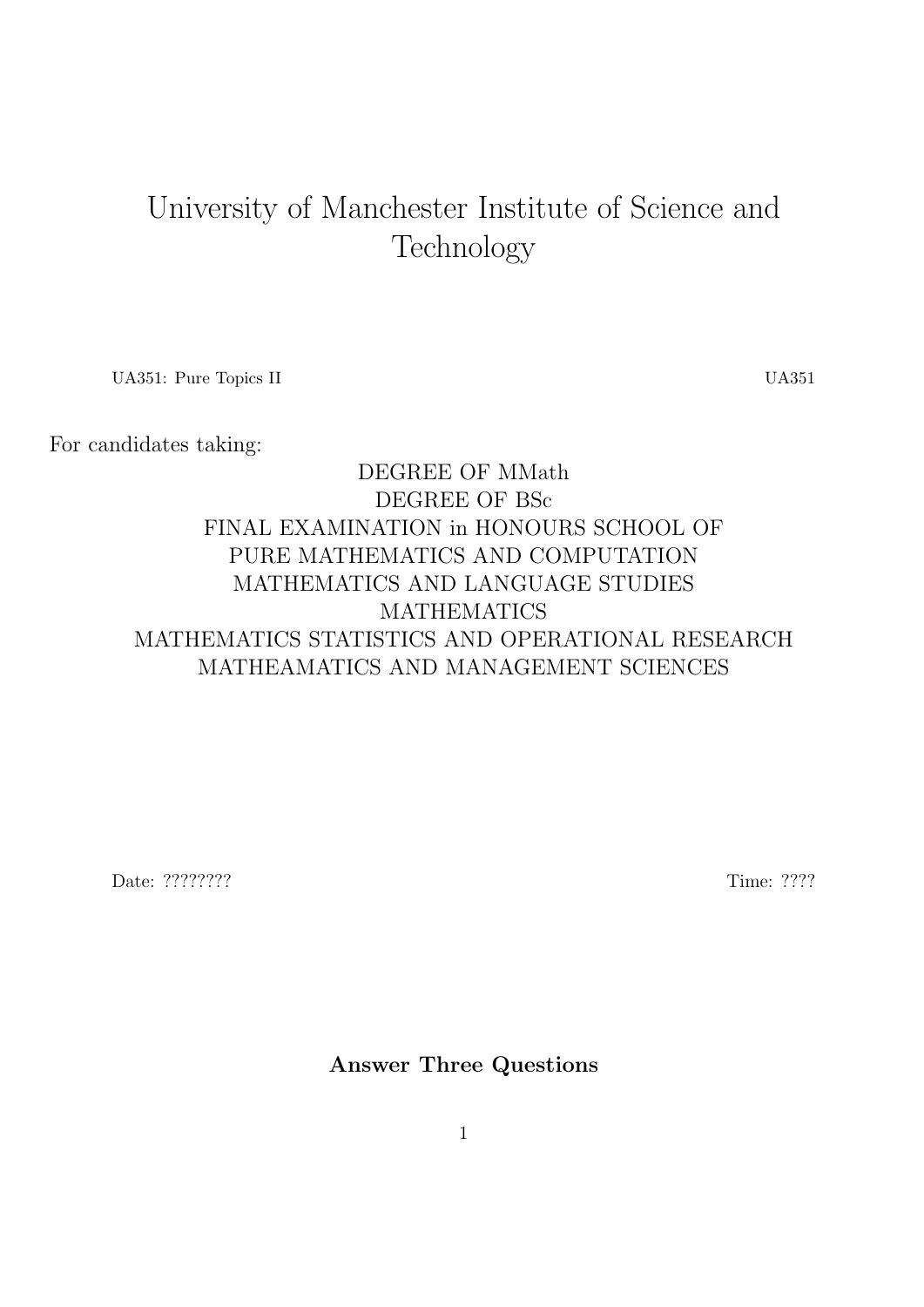(i) Given that the set of all  $3 \times 3$  orthogonal real matrices with determinant  $+1$  forms a group  $SO(3)$  under matrix multiplication, prove that  $SO(3)$  has a subgroup  $R_Z$  consisting of rotations about the z-axis. Write down without proof the definitions of two other subgroups,  $R_X$ ,  $R_Y$ , of  $SO(3)$ , corresponding to rotations about the x-axis and y-axis respectively.

(ii) Prove that the map

 $g: [0, 2\pi] \times [-\pi/2, \pi/2] \to \mathbb{E}^3 : (u, v) \mapsto (\cos v \cos u, \cos v \sin u, \sin v)$ 

provides a parametrization of the standard unit sphere  $\mathbb{S}^2$ .

(iii) Prove that  $R_Z$  defines an action on the standard unit sphere  $\mathbb{S}^2$  by the map

$$
\rho: R_Z \times \mathbb{S}^2 \to \mathbb{S}^2: ([A_{ij}], [p_j]) \mapsto [\sum_{k=1}^{k=3} A_{ik} p_k]
$$

and find its orbits. Prove also that this action is effective but neither free nor transitive.

 $(iv)$  Find a parametric equation for the equator curve on  $\mathbb{S}^2$  in the form

$$
e: [0, 2\pi] \to \mathbb{S}^2
$$

and find the parameter value  $t_0 \in [0, 2\pi]$  such that

$$
e(t_0) = (\frac{1}{\sqrt{2}}, \frac{1}{\sqrt{2}}, 0) = p
$$
, say.

Find a parametric equation for the great circle  $\gamma$  through p and inclined at angle  $\pi/6$  to the equator, so that  $\gamma(t_1) = p$  for some  $t_1$  in the domain of  $\gamma$  and  $\gamma'(t_1)$  makes an angle  $\pi/6$  with  $e'(t_0)$  at p. What is the torsion of  $\gamma$ ?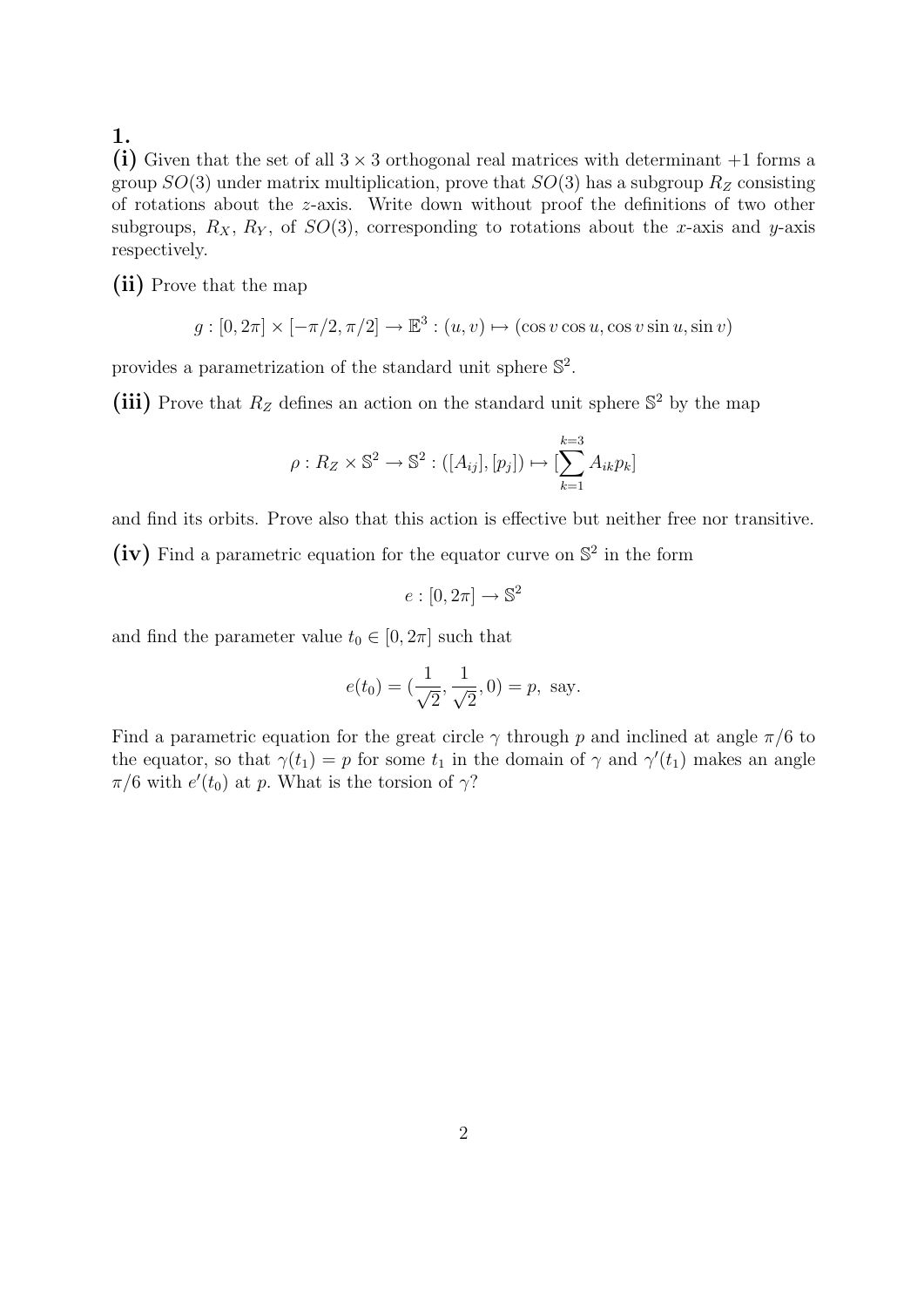Let  $\alpha : (a, b) \to \mathbb{E}^3$  be a regular curve with positive curvature  $\kappa$ , torsion  $\tau$  and a Frenet-Serret frame field  $(T, N, B)$ .

Denote by  $s:(a,b)\to\mathbb{R}$  the arc length function and suppose that  $\hat{\alpha}:(c,d)\to\mathbb{E}^3$  is a unit speed reparametrization of  $\alpha$ .

Denote by  $\hat{\kappa}$  and  $\hat{\tau}$  the curvature and torsion respectively of  $\hat{\alpha}$ , and by  $(\hat{T}, \hat{N}, \hat{B})$  the Frenet-Serret frame field of  $\hat{\alpha}$ .

(i) Write down without proof the Frenet-Serret equations for  $\hat{\alpha}$  and use the definitions

$$
\begin{array}{rcl} \kappa(t) & = & \hat{\kappa}(s(t)) \\ \tau(t) & = & \hat{\tau}(s(t)) \\ T(t) & = & \hat{T}(s(t)) \\ N(t) & = & \hat{N}(s(t)) \\ B(t) & = & \hat{B}(s(t)) \end{array}
$$

to obtain the Frenet-Serret equations for  $\alpha$ .

(ii) Prove that  $\alpha$  has acceleration

$$
\alpha'' = s''T + (s')^2 \kappa N
$$

with curvature

$$
\kappa = \frac{||\alpha' \times \alpha''||}{||\alpha'||^3}
$$

and torsion

$$
\tau = \frac{\alpha' \times \alpha'' \cdot \alpha'''}{||\alpha' \times \alpha''||^2}.
$$

(iii) Find the curvature and torsion of the twisted cubic curve

$$
\alpha: (0,1) \to \mathbb{E}^3: t \mapsto (t, t^2, t^3).
$$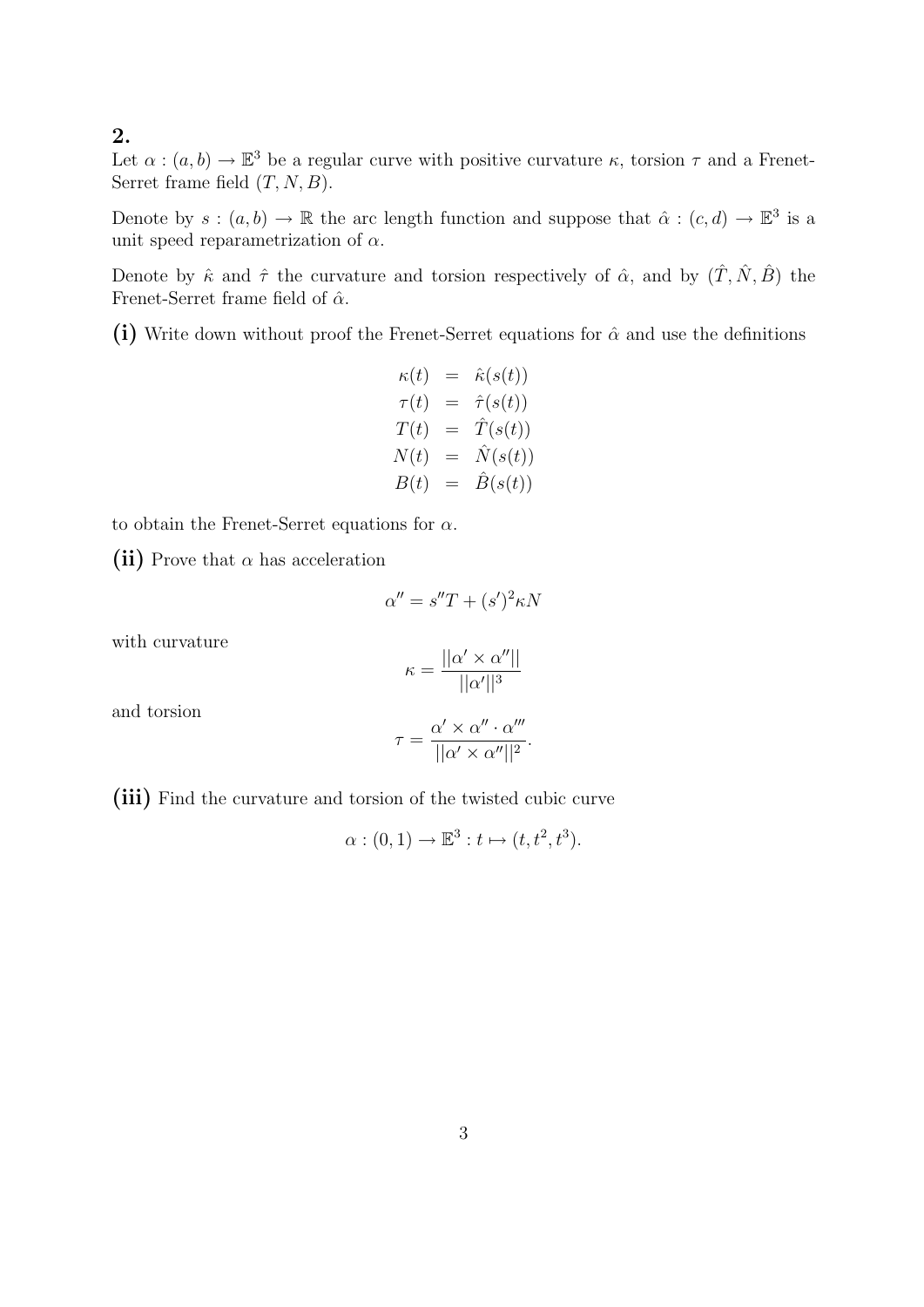Let  $\Phi: M_1 \to M_2$  be a local isometry between two regular surfaces  $M_1$  and  $M_2$  in  $\mathbb{E}^3$  with Gaussian curvatures  $K_1, K_2$ , respectively. A famous theorem of Gauss states that then

$$
K_1 = K_2 \circ \Phi.
$$

Prove by counterexample that the converse is false by considering the funnel surface  $M_1$ with patch map

$$
(u, v) \mapsto (v \cos u, v \sin u, \log v)
$$

the helicoid  $M_2$  with patch map

$$
(u, v) \mapsto (v \cos u, v \sin u, u)
$$

and the diffeomorphism

$$
\Phi: M_1 \to M_2: (v \cos u, v \sin u, \log v) \mapsto (v \cos u, v \sin u, u).
$$

Do this by showing that this  $M_1$  and  $M_2$  have the same curvature at corresponding points under  $\Phi$ , but  $\Phi$  is not an isometry. You may use without proof the Weingarten result that the determinant of the shape operator  $S$  is given by

$$
\det S = \frac{eg - f^2}{EG - F^2}
$$

when the arc length formula is

$$
ds^2 = E du^2 + 2F du dv + G dv^2
$$

and, for a unit normal field  $\hat{n}$  and a patch map x, the second fundamental form has components given by

$$
e = \hat{n} \cdot x_{uu}, \quad f = \hat{n} \cdot x_{uv}, \quad g = \hat{n} \cdot x_{vv}.
$$